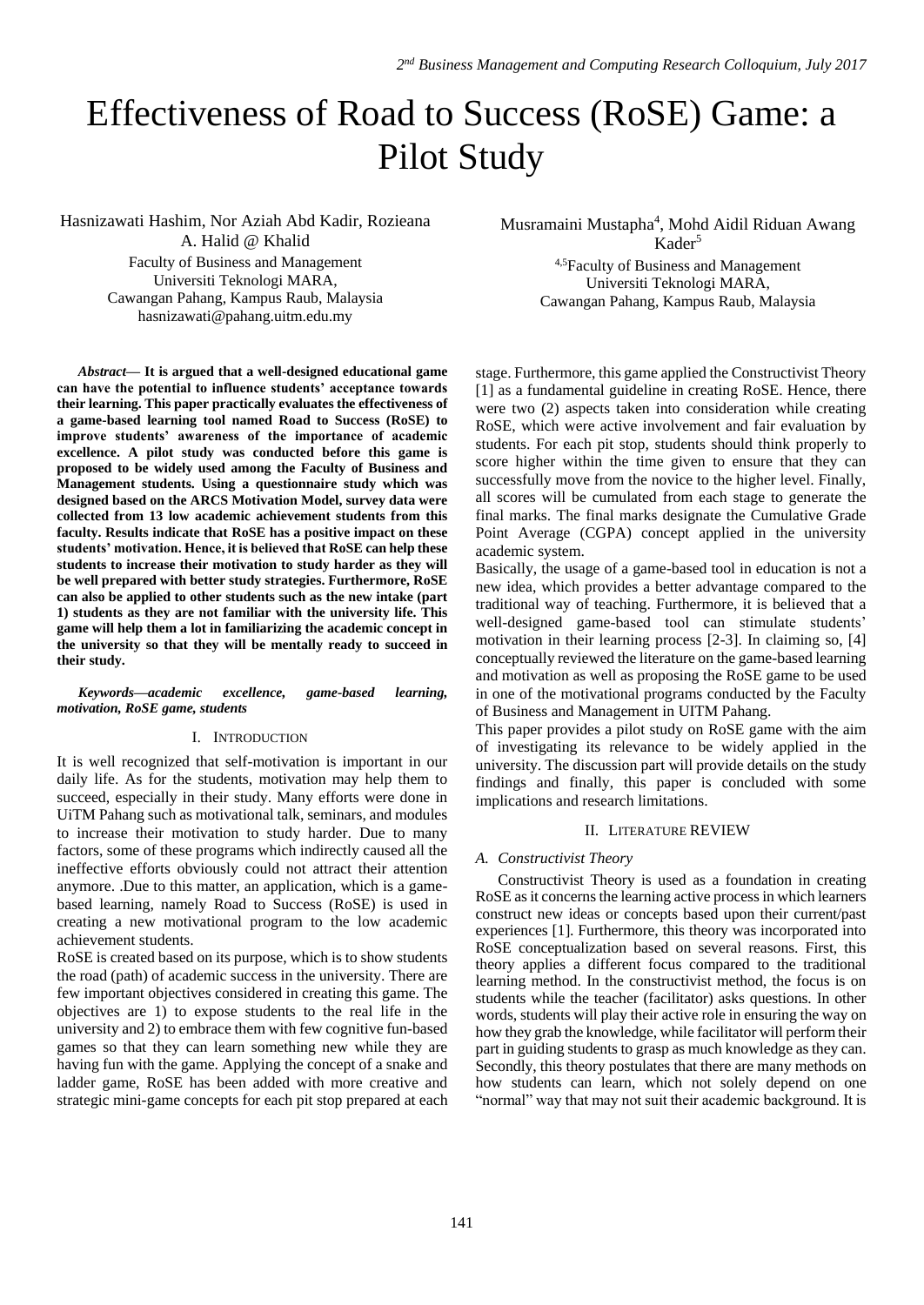well understood that UiTM students come from different academic backgrounds which may affect their learning styles. Therefore, varieties of methods can be applied to ensure that they can learn according to their capability. Based on this affirmation, RoSE was created with the combination of meaningful objectives to expose students to the real life in the university as well as expose them to few cognitive fun-based games so that they will learn something new while they are having fun with the game. Finally, this theory was chosen as it recognizes active and fair treatment among students.

# *B. The ARCS Motivation Model*

The ARCS Model was developed by educational psychologist John Keller in the 1980s [5]. ARCS stands for attention, relevance, confidence, and satisfaction, which represents the four components that need to be engaged by students in new material or new courses. This model is important and widely used in the educational environment since motivation seems to be a key factor that determines students to complete their study and mostly applied as a guideline for developing effective motivational strategies [6]. This model requires designers and instructors to gain learners' attention, demonstrate learning relevance, ensure learners are confident in their own success and provide opportunities for learners to experience satisfaction from their learning [5].

The ARCS Model was applied in many studies to incorporate the model with the level of motivation [7-9]. [7] conducted a case study to describe how instructional librarians began to incorporate the ARCS Model into library instruction. The study revealed that ARCS Model was practical for improving student engagement during information literacy instruction. They also suggested that lecturers may integrate the model into their teaching practices to improve student motivation during information literacy sessions. Furthermore, [8] did a study on the use of a set of ARCS-oriented certified digital general educational informational literacy materials for the higher education initiated by the Ministry of Education in Taiwan. The purpose of the study was to determine the motivation for learning in a blended learning environment. The result revealed that there was a motivation to study determinedly in a blended learning environment and also strongly supported the validity of the four motivational elements in the ARCS Model.

[9] also examined the ARCS Model by incorporating the model into the studies of face-to-face and online library learning environments. The result of the study discovered that the use of ARCS Model can provide a good impact on student learning and achievement. [10] implemented the ARCS Model as a foundation for four aspects of instruction that affect motivation to study the relationship between student motivation and the classroom atmosphere in information literacy courses in the University at Albany, USA. The finding exposed that students who are actively engaged with the course material will find themselves to be more confident learners and have a better understanding of the courses. [11] explored the motivational aspects of information literacy and skills instruction delivered by librarians in community college libraries by using ARCS Model. The study found that the use of this model had a positive impact on student motivation. They also summarized all four components and sub-categories as 1) Attention - perceptual

arousal, inquiry arousal and variability, 2) Relevance - goal orientation and motive matching, 3) Confidence - learning requirements, success opportunities and personal responsibility, and 4) Satisfaction - intrinsic reinforcement, extrinsic rewards, and equity.

# *C. The Use of Motivational Games to Improve Students' Motivation and Academic Performance*

According to [12], motivational or educational games are designed to increase the understanding of concepts and knowledge and improve problem-solving skills when they play the games. Normally motivational games are widely used in the educational environment. The use of motivational games could help students to improve their understanding of the teaching and learning process and their motivation to study persistently. In addition, the benefits of using motivational games in the teaching and learning process allow the students to apply what they have learned, build their skills and competencies, develop critical thinking skills, and provide engaging and effective experiences that students are more likely to use than other materials [13]. Many researchers found that the use of motivational games can improve students' academic performance [14-16]. Furthermore, students may also be motivated as the game or activities create competition and teamwork challenges, where some quick and specific feedback enables students to figure out the right way to succeed [16].

[14] investigated the effects of playing an educational game on students' motivation on 106 respondents at a public elementary school in the Midwestern USA. They revealed that students are more motivated to learn while playing an educational game because it can increase their intrinsic motivation or self-satisfaction. [15] examined the relationship between the collaborative game-based learning in learning performance and intrinsic motivation of 254 secondary school students in Taiwan. The result proved that there was a relationship between game-based learning in learning performance and intrinsic motivation. It shows that the collaborative game-based learning in learning performance had a good implication in increasing students' motivation and in turn improving academic performance.

[17] did a study on 235 undergraduate business students at an Australian university. The purpose of the study was to examine the relationship between the use of board game in a Marketing subject and the level of motivation towards the subject. They found that the use of a board game to introduce a brand-related topic in marketing subject can increase students' motivation towards the subject. [18] also examined the impact of engagement and motivation on learning in game-based learning environments among 134 high school students in eleven classrooms in the USA. The results showed that the use of gamebased learning had a positive effect on engagement and motivation to learn harder. The result also recommended that the challenge of the game should be able to keep up with the learners' growing abilities and learning in order to endorse continued learning in the game-based learning environments.

In addition, a pilot study by [19] towards twenty one undergraduate students' from Universiti Teknologi Malaysia (UTM) Kuala Lumpur found that majority of the students were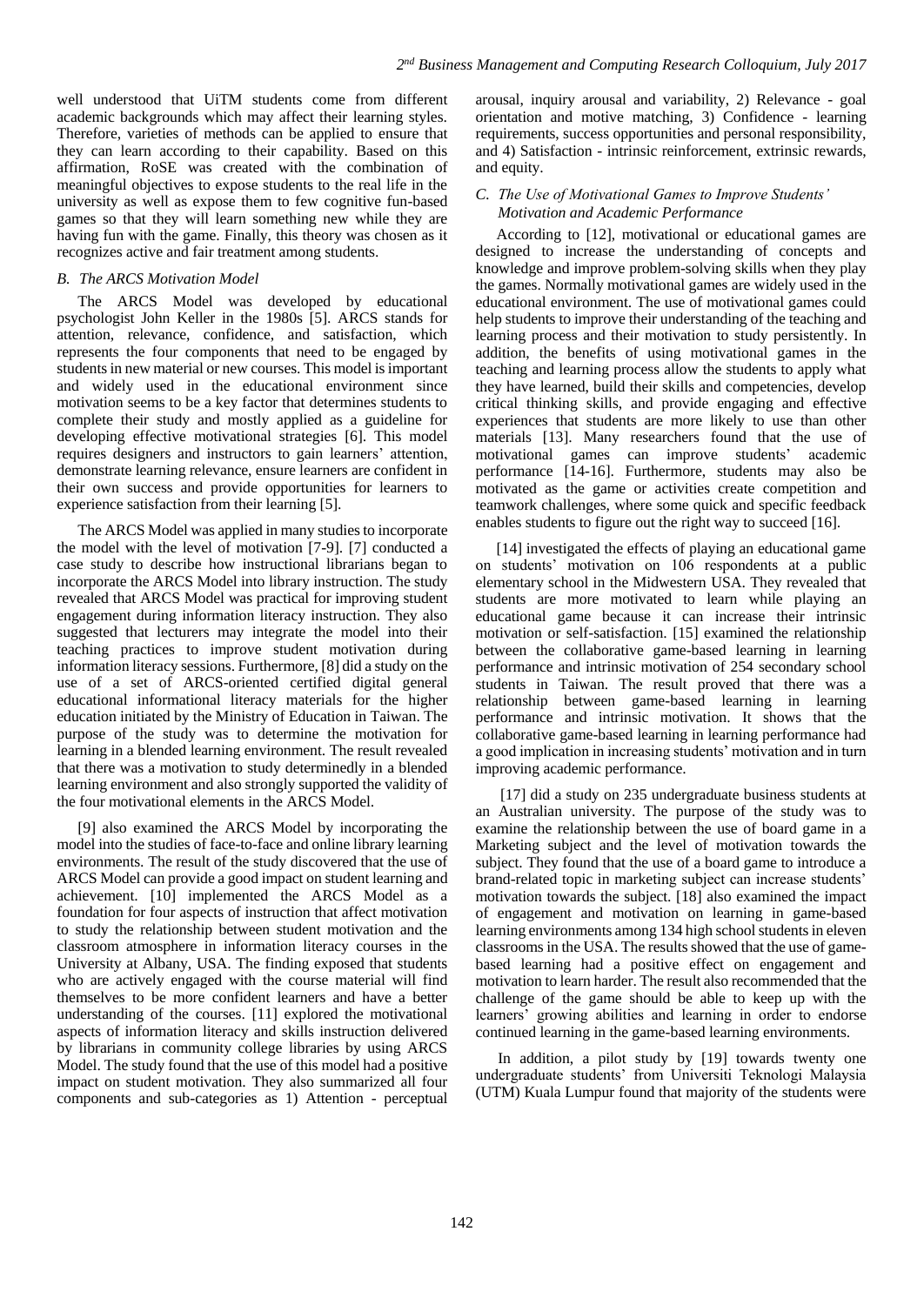very interested in educational games and stated that the game creates the Programming subject more interesting and fun. This in turn makes them more motivated to learn Programming and score in this subject. The above findings were congruent with the study by [20] who investigated students' motivational level towards Arabic language vocabulary learning after following the teaching and learning process which was applied language games as a teaching method. Respondents involved in this study were 60 students from a primary school at Kelantan. The results of descriptive analysis showed that the overall level of students' motivation in learning Arabic language was very high. Furthermore, [21] investigated the effect of game-based learning activities on children's positive learning and prosocial behaviours or voluntary behavior intended to benefit others by using quasi-experimental towards 47 pre-school pupils from two rural national schools in Miri, Sarawak. The results revealed that game-based learning is effective in nurturing children's positive learning and prosocial behaviours. Furthermore, a study on a group of Malaysian undergraduates found that a computer programming educational board game is able to motivate and stimulate some basic programming knowledge while the students play the game [22]. The students appreciated the board game as they gain some amount of programming knowledge and motivation of learning from this game.

Conversely, the study by [23] found a negative relationship between the use of motivational games in teaching and learning process and students' academic performance. The result showed that the students' motivation was increased while playing the games, unfortunately, the use of motivational game did not influence students' academic performance. This was due to the fact that motivation also depends on the revision done by the students on the subjects. This result was also congruent with the finding by [24]. They found that there was no significant improvement in students' motivation towards the mathematics subject by using game-based learning. A study by [25] also found that there was no significant positive relationship between using games and student performance. This was due to the fact that game-based approach is considered very new and most students have not played any games for learning. In addition, [26] indicated that game-based learning did not seem to help improve students' performance. There is the possibility that some students were not used to the serious game learning approach that reflected the same performance despite the different learning method used. With regards to this matter, improvement and enhancement of educational games may improve students' motivation to study persistently. This was due to the fact that students will get bored with the identical educational game. Higher motivation and deeper strategy used were found in constructing a new game, rather than playing an existing game [27].

# *D. RoSE*

RoSE was designed to focus on the tertiary path of the students' education. Applying snake and ladder game, RoSE is a game board having 50 numbered, gridded squares. In this game, students need to throw the dice. The number on dice represents the number of steps needed to move the chips on the RoSE. This motivational game highlighted the joyful moments such as passing the test and getting an excellent CGPA. Similarly, the unhappy moments such as missing the due date,

feeling restless, and having too many assignments were also included. The moments were used to let the players be familiar with the situations available in a route as a student to strive for academic excellence and gain experiences. ROSE has good potential to be commercialized as it is a good practice to motivate the players to reach the final score with additional advice to encourage motivation. It can also be used as one of the tools in any motivational series.

Students are divided into certain groups. The rationale of having more groups per game is to develop competition and comparison on the strategy used and skills to complete the game. However, if two or more games are played simultaneously, the leader should separate them with a line of tables or some other barriers as students must not cross from one game to another.

1. First, the players should throw the dice to know the turn to start. If the number was the same as attained by other players, throw again.

2. Then, start the game.

3. If the player arrives at any pit stop of the challenge, he/she should complete the task accordingly. Each player must complete the task once only. If fail, the player will lose a turn.

All marks from the pit stop will be transferred to the scorecard. The winner will be based on the highest marks achieved. Winner(s) will be given some rewards.

#### III. METHODOLOGY

This study involved 13 respondents who were listed in the low academic performance from the Faculty of Business Management. The researchers used a purposive sampling method to collect the data [28]. A set of questionnaire categorized into four parts with ten items in attention, eight items in relevance, eight items in confidence and four items in satisfaction was distributed. The researchers used a 5-point Likert scale that ranged from  $1 =$  Strongly Disagree to  $5 =$ Strongly Agree for both questions on Section B and C. The Statistical Package for Social Sciences (SPSS) Version 21.0 software program was used to analyze the data collected. The researchers used descriptive statistics to analyze the data which included frequencies, mean, and standard deviation.

# IV. DISCUSSION

#### *A. Reliability*

Assessing reliability of the measurement scale is crucial, prior to conducting further analyses. The reliability of the instrument was measured using the Cronbach's alpha coefficient. Analyzing the 30 standardized items of the questionnaire, the value of the Cronbach's alpha was 0.946 indicating that the instrument is acceptable. The results of reliability test for all the constructs were also acceptable except for confidence (Table I). For construct "confidence", the Cronbach's alpha was 0.515 lower than the recommended minimum level of .70 [29].

TABLE I. RELIABILITY ANALYSIS OF CONSTRUCT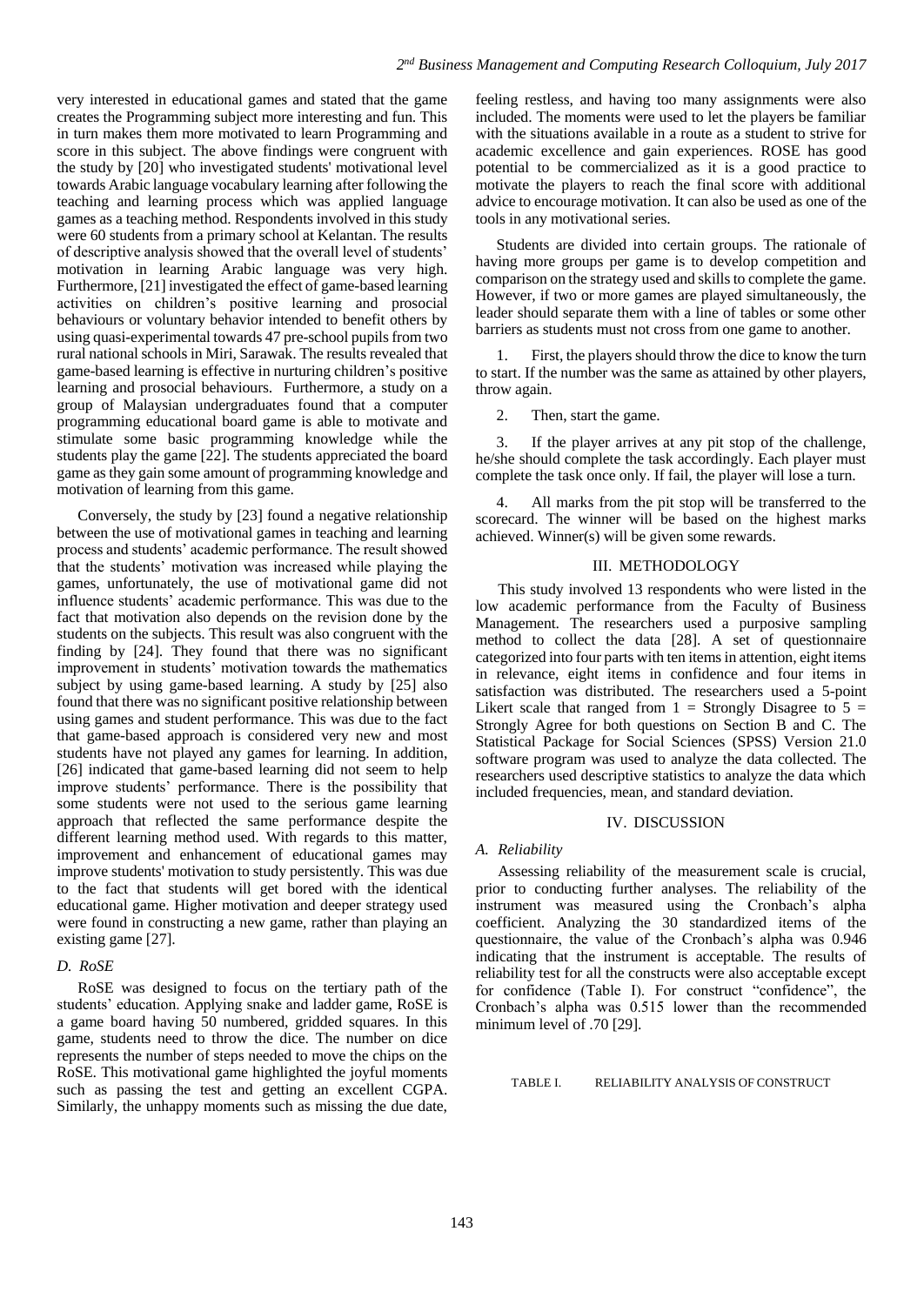| <b>Construct</b> | Number of    | Cronbach's alpha |
|------------------|--------------|------------------|
|                  | <b>Items</b> |                  |
| Attention        |              | 0.890            |
| Relevance        |              | 0.825            |
| Confidence       |              | 0.515            |
| Satisfaction     |              | ን ጸበ1            |

In order to increase the value of α in construct "confidence" to at least 0.70, two questionnaire items (items 20 and 23) in the construct were deleted making it 0.839. With the deletion of two items in the construct "confidence", the Cronbach's alpha value of the instrument remained reliable (0.944) as well as for all the constructs. The results of reliability analysis after two items were deleted (Table II) showed that Cronbach's alpha was also reliable and consistent with respect to each construct separately.

TABLE II. RELIABILITY ANALYSIS OF CONSTRUCT AFTER 2 ITEMS DELETED

| <b>Construct</b> | Number of    | Cronbach's alpha |
|------------------|--------------|------------------|
|                  | <b>Items</b> |                  |
| Attention        |              | 0.890            |
| Relevance        |              | 0.825            |
| Confidence       |              | 0.839            |
| Satisfaction     |              | 0.801            |

#### *B. Descriptive Analysis*

Table III to VI presents descriptive statistics for each of the questionnaire items of the relevant research variables. There are 10 items covering on attention category, 8 items of relevance category, 8 items of confidence category and 4 items of satisfaction category.

Table III shows that the result for the attention items is high for the respondents, which is indicated by mean score from 3.92 to 4.62.

| TABLE III. | DESCRIPTIVE ANALYSIS FOR ROSE GAME ON |
|------------|---------------------------------------|
|            | <b>ATTENTION</b>                      |

| <b>Attention</b> |                                      | Mean | Std.             |
|------------------|--------------------------------------|------|------------------|
|                  |                                      |      | <b>Deviation</b> |
| Q1               | The game can attract my attention    | 4.23 | 0.59             |
|                  | and interest from the start.         |      |                  |
| Q <sub>2</sub>   | The game is capable of attracting    | 4.08 | 0.64             |
|                  | people's attention.                  |      |                  |
| Q <sub>3</sub>   | The content of the game can attract  | 4.38 | 0.77             |
|                  | my attention successfully.           |      |                  |
| Q4               | The way the game is expressed can    | 4.62 | 0.51             |
|                  | keep my attention.                   |      |                  |
| Q5               | The game stimulates me to be more    | 4.08 | 0.95             |
|                  | motivated in my studies.             |      |                  |
| Q6               | Elements in the game are so specific | 3.92 | 0.86             |
|                  | that I can maintain my focus.        |      |                  |
| Q7               | I can discover exciting<br>and       | 4.00 | 0.91             |
|                  | unexpected results from the game.    |      |                  |
| Q8               | The various experiences<br>and       | 4.00 | 0.82             |
|                  | learning I gathered from the game    |      |                  |
|                  | held my attention.                   |      |                  |
| Q9               | game is attractive<br>The<br>and     | 4.08 | 0.64             |
|                  | appealing.                           |      |                  |
| Q10              | The game includes many parts that    | 4.15 | 0.69             |
|                  | are exciting to me.                  |      |                  |

Table IV shows that the mean score for RoSE game on relevance items is also high with a range from 3.54 to 4.69.

| TABLE IV. | DESCRIPTIVE ANALYSIS FOR ROSE GAME ON |
|-----------|---------------------------------------|
|           | <b>RELEVANCE</b>                      |

|                 | <b>Relevance</b>                                                                                           | Mean | Std.<br><b>Deviation</b> |
|-----------------|------------------------------------------------------------------------------------------------------------|------|--------------------------|
| O11             | I understand the content of the<br>game.                                                                   | 4.00 | 0.91                     |
| O <sub>12</sub> | Conditions simulated in the game<br>remind me that such conditions or<br>situations do exist in real life. | 3.62 | 0.77                     |
| O13             | After playing the game, I have<br>realized its educational significance.                                   | 4.08 | 0.86                     |
| 014             | Instructions are explained how the<br>game is played.                                                      | 4.69 | 0.48                     |
| 015             | The content and design of the game<br>make me want to understand it.                                       | 4.38 | 0.51                     |
| Q16             | The game is suitable for my age.                                                                           | 3.54 | 1.01                     |
| 017             | I can find situations and incidents in<br>my life that reflect those presented<br>in the game.             | 3.85 | 0.90                     |
| <b>O18</b>      | The content of the game is very<br>practical to me.                                                        | 3.54 | 0.78                     |

For 8 items of confidence category in table V, the mean of each item is greater than 3.46.

| TABLE V. | DESCRIPTIVE ANALYSIS FOR ROSE GAME ON |
|----------|---------------------------------------|
|          | <b>CONFIDENCE</b>                     |

| Confidence      |                                                                                                                       | Mean | Std.<br><b>Deviation</b> |
|-----------------|-----------------------------------------------------------------------------------------------------------------------|------|--------------------------|
| Q19             | My impression is that the rules can<br>be remembered easily after the game<br>is introduced, even for the first time. | 3.85 | 0.38                     |
| Q20             | I consider many of the contents in the<br>game to be easy for me.                                                     | 3.46 | 0.78                     |
| Q <sub>21</sub> | I have confidence that I can find<br>ways to motivate myself through the<br>game.                                     | 3.85 | 0.80                     |
| Q22             | I have confidence that I can learn to<br>motivate myself from the material.                                           | 4.00 | 0.58                     |
| Q23             | The game is easy to play.                                                                                             | 3.92 | 0.95                     |
| Q24             | am more confident that I can<br>achieve higher scores in my studies<br>after repeated plays of the game.              | 4.08 | 0.76                     |
| Q <sub>25</sub> | I can understand the appeal of the<br>material design.                                                                | 3.85 | 0.55                     |
| Q26             | The game has a good organizational<br>structure and design; thus I am<br>confident that I can master it.              | 4.00 | 0.58                     |

Based on table VI, the mean score of respondents on each item in satisfaction category is quite high ranged from 3.85 to 4.31.

TABLE VI. DESCRIPTIVE ANALYSIS FOR ROSE GAME ON **SATISFACTION**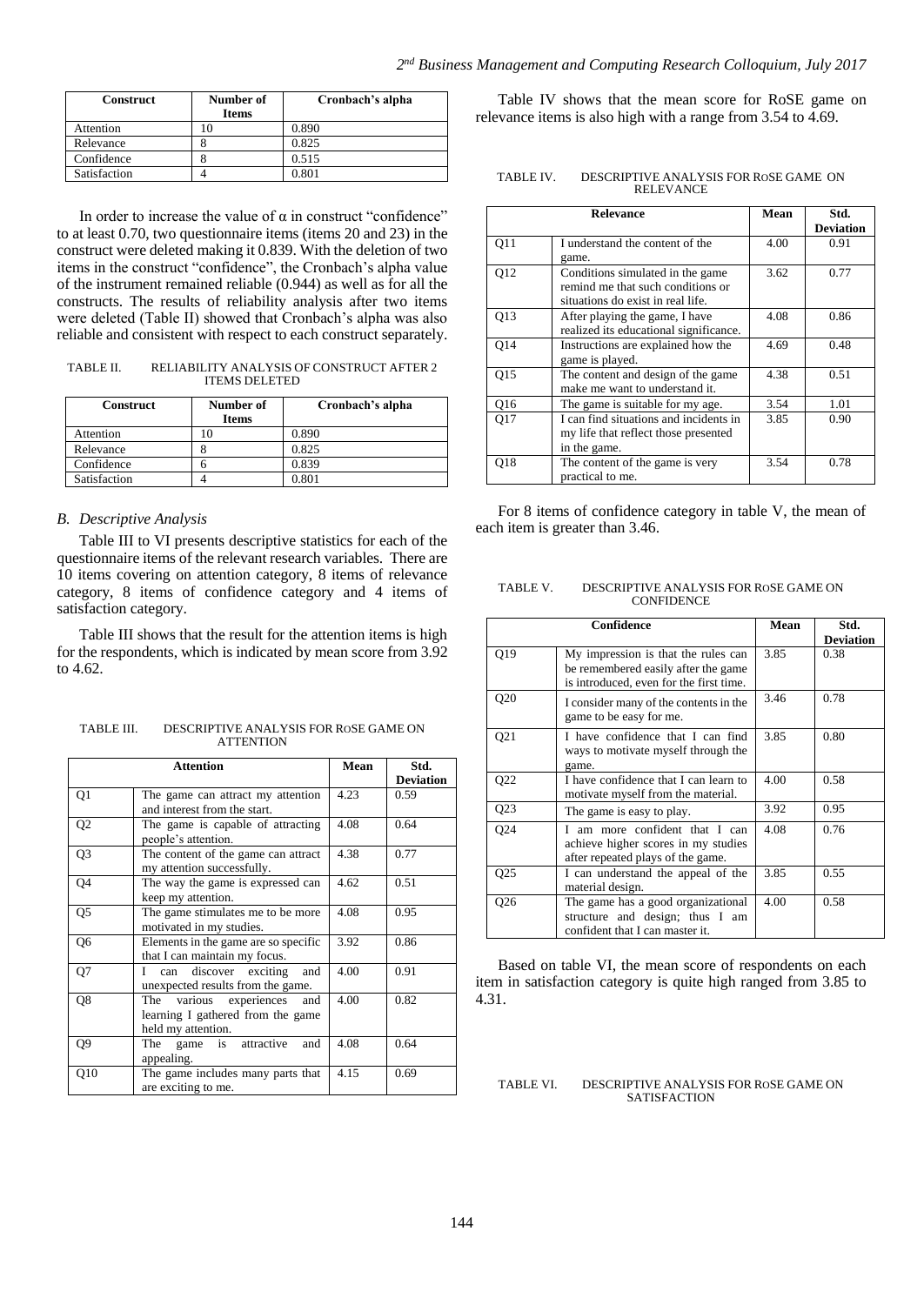|     | <b>Satisfaction</b>                                                                                                       | Mean | Std.<br><b>Deviation</b> |
|-----|---------------------------------------------------------------------------------------------------------------------------|------|--------------------------|
| 027 | I feel that I have a sense of<br>achievement after the game is<br>played.                                                 | 3.85 | 0.80                     |
| 028 | The facilitators assist us during<br>the play, making me feel that it is<br>meaningful when I participate in<br>the game. | 4.31 | 0.48                     |
| O29 | I feel happy because I can play<br>the game.                                                                              | 4.23 | 0.44                     |
| О30 | I enjoy playing the game because<br>of its elaborate design.                                                              | 4.15 | 0.80                     |

Table VII presents descriptive statistics for each of research construct namely attention, relevance, confidence and satisfaction.

## Attention

The mean value of attention is 4.15. The mean value approached to agree in the Likert scale used. The mean value implied that the students agree that the RoSE game can attract and retain their attention and interest and stimulate their curiosity to study hard. The students tend to agree that the game able to attract and retain them to work hard in their studies as they are required to be focused in completing the tasks in the RoSE game.

#### Relevance

The mean value was near to agree level (3.95) in the Likert scale used. The mean value implied that the students considered RoSE game were important, useful and relevant to their study goals. The RoSE game is relevant to their study goals because in playing the game, the students need to come out with strategies that enable them complete the game tasks within short period of time.

#### *Confidence*

The mean value of confidence is 3.88. The mean value was near to agree level in the Likert scale used. The mean value implied that the students tended to be confident in using the RoSE game in motivating them to work hard in their studies. The students were confident that the RoSE game is capable of motivating them to work hard as they are required to use their ability and skills in completing the game tasks.

#### *Satisfaction*

The mean value of satisfaction is 4.13. The mean value approached to agree level in the Likert scale used. The mean value implied that the students tended to be satisfied in using the RoSE game to motivate them.

| TABLE VII. | MEAN AND STANDARD DEVIATION FOR ALL |
|------------|-------------------------------------|
|            | <b>CONSTRUCTS</b>                   |

| <b>Construct</b> | Mean | <b>Std Deviation</b> |
|------------------|------|----------------------|
| Attention        | 4.15 | 0.53                 |
| Relevance        | 3.95 | 0.48                 |
| Confidence       | 3.88 | 0.33                 |
| Satisfaction     | 4.13 | 0.52                 |

#### *C. Discussion*

The aim of this study was to investigate whether the game based practice was able to motivate students to study hard in achieving academic excellence based on the ARCS model. Based on the analyses of RoSE game using ARCS motivation model [30], RoSE game has the benefit of improving the students' attention and interest to work hard in their studies. In the RoSE game, the students were required to use strategies, abilities, and skills not only in language but also calculation in completing the game tasks. The situations and tasks simulated in the game enabled the students to feel that the motivational process experienced from the game that gave them a sense of achievement. In addition, the hurdles in the game also enabled the students to familiarize themselves with the actual academic concept in the university so that they will be ready to succeed.

Games have always played a crucial role in human life, especially in entertainment, education, and motivation [31]. Some of the advantages of games are that they are attractive, novel, provide a better environment, and help players to focus on their tasks [32]. Using the game as a motivating medium makes the motivating process more enjoyable making the students become more receptive to the message intended to be delivered by the instructors [33]. As for the ROSE game, it had both practical and entertainment and stimulated players' attention related to motivation, therefore producing a high degree of satisfaction in motivating people. Thus, this study suggested that a motivational game board like RoSE may enhance students' motivation to succeed in their studies.

## V. CONCLUSION

The RoSE game was developed to give an overview of the environment of university life to students. The elements of happiness, sadness, stress, and competition may reflect the students' motivation to study hard [34]. These emotions were included in RoSE game to give some attractive values to the students. RoSE is applying the characteristics that matched the ARCS motivational strategies which are attention, relevance, confidence, and satisfaction. These characteristics have been widely used in an educational environment which requires the designers and lecturers to gain learners' attention, demonstrate learning relevance, ensure the confidence, and experience satisfaction [5]. Based on the research result, the variables of ARCS (attention, relevance, confidence, and satisfaction) have been fulfilled in RoSE and support the students' need. Most of the students react positively towards RoSE as it can increase their motivation to study hard in achieving academic excellence. RoSE tested their skills to complete the tasks and challenges within the limited period and all the consequences of emotions. Indirectly, RoSE has instilled the importance of having a strategy in completing any tasks, especially in the academic field. For future research, a test with a larger sample size might be able to identify the significant correlation between RoSE and academic performance among students. The selection of respondents can also include the other students especially the new intake students as they are not yet familiar with the university life. This research may give benefits to students as it can increase students' motivation to study hard and their academic performance.